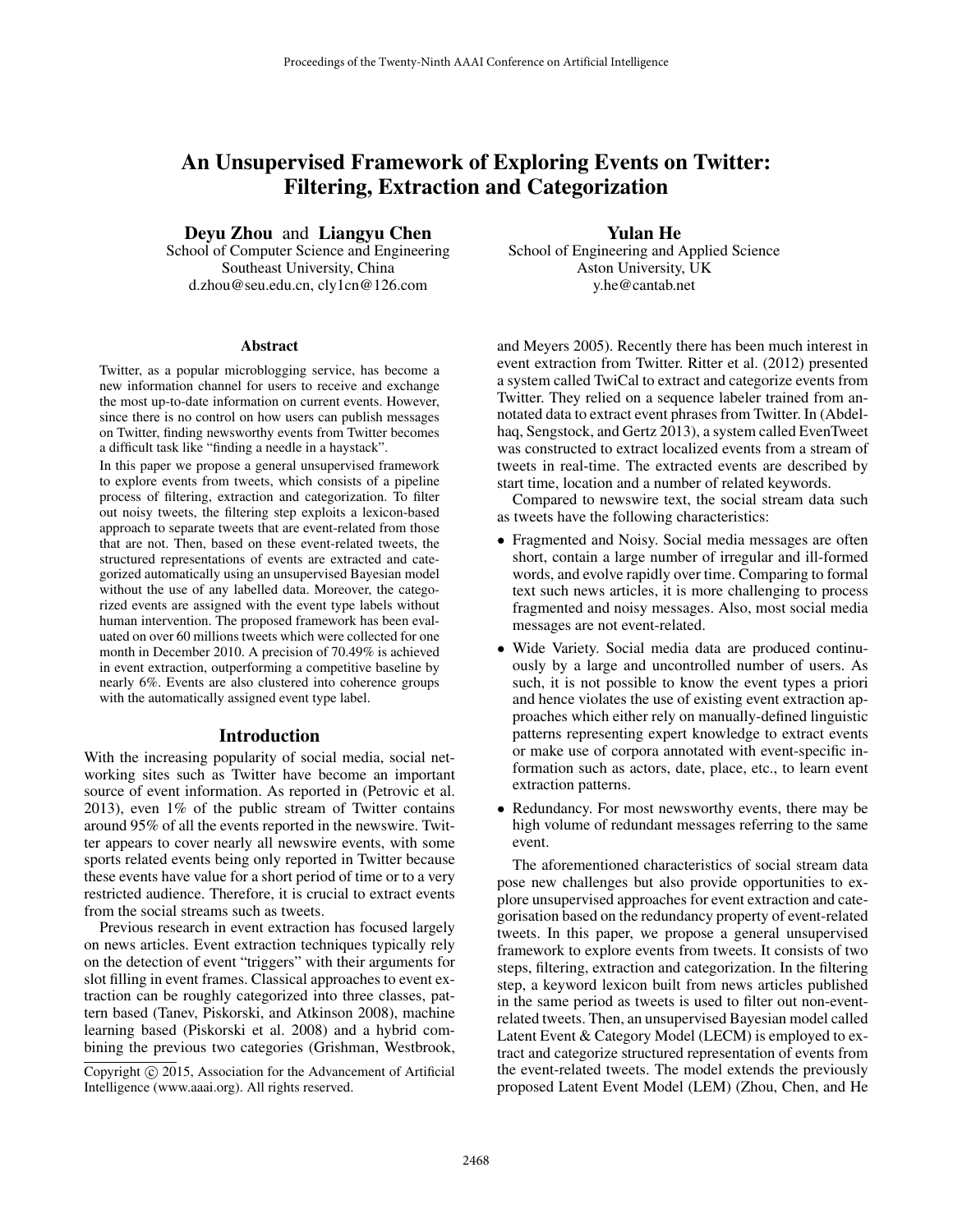2014) by automatically grouping events into categories organized by event types. Furthermore, each event category is assigned with an event type label without manual intervention. While the previously proposed LEM model has only been tested on a small dataset of just over 2,000 tweets, we evaluate the LECM model on a much larger dataset of 60 millions tweets.

The main contributions of the paper are summarized below:

- We have proposed an end-to-end framework for event extraction and categorization from large-scale Twitter data without the use of labeled data.
- We have developed an unsupervised Bayesian modelling approach for jointly extracting and categorizing events without human intervention. The extracted event groups are further assigned with event type labels automatically.
- We have evaluated our proposed framework on a large dataset consisting of over 60 million tweets and observed a significant improvement of nearly 6% in precision compared to the start-of-the-art open event extraction approach.

# Related Work

# Event Detection on Tweets

Instead of extracting structured representations of events, event detection is to discover new or previously unidentified events where each event refers to something that happens at certain time and place. Event detection has long been addressed in the Topic Detection and Tracking program sponsored by the Defense Advanced Research Projects Agency. The concept of event in event detection in news (Allan 2002) is defined as real-world occurrence e with an associated time period  $T_e$  and a time-ordered stream of news messages  $M_e$ , of substantial volume, discussing the occurrence and published during time  $T_e$ . There has been some recent work on detecting events or tracking topics on Twitter. Sankaranarayanan et al. (2009) detected breaking news from tweets to build a news processing system, called TwitterStand. A naive Bayes classifier was employed to separate news from irrelevant information and an online clustering algorithm was used to group tweets into different clusters. Sakaki et al. (2010) trained a classifier based on features derived from individual tweets (e.g., the keywords in a tweet and the number of words it contains) to detect a particular type of event such as earthquakes and typhoons. They formulated event detection as a classification problem and trained a Support Vector Machine (SVM) on a manually labeled Twitter dataset comprising positive events (earthquakes and typhoons) and negative events (other events or non-events). In (Popescu, Pennacchiotti, and Paranjpe 2011), a pattern based approach was employed to automatically detect events involving known entities from Twitter. Becker et al. (2011) focused on online identification of real-world event content and its associated Twitter messages using an online clustering technique, which continuously clusters similar tweets and then classifies the clusters content into real-world events or non-events. Lee and Sumiya (2010) proposed a geo-social

event detection system based on modeling and monitoring crowd behaviors via Twitter, to identify local festivals. A brief overview of event detection techniques applied to Twitter can be found in (Atefeh and Khreich 2013).

#### Event Extraction on Tweets

In recent years, there have been increasing interests in exploring event extraction from Twitter. Benson et al. (2011) proposed a graphical model to extract canonical entertainment events from tweets by aggregating information across multiple messages. In (Liu et al. 2012), social events are extracted from multiple similar tweets using a factor graph by harvesting the redundancy in tweets. Ritter et al. (2012) presented a system called TwiCal to extract and categorize events from Twitter. It requires some annotated tweets to train a sequence labeler based on Conditional Random Fields to extract event-related phrases from tweets. In (Abdelhaq, Sengstock, and Gertz 2013), localized events were extracted from a stream of tweets in real-time. The extracted events are described by a number of related keywords, start time and the location.

Our work is similar to TwiCal in the sense that we also focus on the extraction and categorization of structured representation of events from Twitter. However, TwiCal relies on a supervised sequence labeler trained on tweets annotated with event mentions for the identification of event-related phrases. We propose a simple Bayesian modelling approach which is able to directly extract event-related keywords from tweets without supervised learning. Also, TwiCal uses  $G<sup>2</sup>$ test to choose an entity  $y$  with the strongest association with a date d to form a binary tuple  $\langle y, d \rangle$  to represent an event. On the contrary, the structured representation of events can be directly extracted from the output of our LECM model. Moreover, the extracted events are categorized and assigned with event type labels automatically in the proposed framework. We have conducted experiments on a Twitter corpus and the results show that our proposed approach outperforms TwiCal, the state-of-the-art open event extraction system, by nearly 6% in precision.

# Methodologies

Given a raw stream of Twitter, irrelevant or noisy tweets are filtered out firstly. Only tweets which are more likely describing events are kept. Afterwards, a Bayesian model called Latent Event & Category model (LECM) is employed to extract events and group them in different categories. Here, an event is represented as a tuple  $\langle y, d, l, k \rangle$  where y stands for non-location named entities,  $d$  for a date,  $l$  for a location, and  $k$  for event-related keywords. Each event mentioned in tweets can be closely depicted by this representation. It should be noted that for some events, one or more elements in their corresponding tuples might be absent since the information relating to certain event elements might not be available in tweets. As illustrated in Figure 1, our proposed framework consists of two main steps, filtering and event extraction and categorization based on the LECM model. The details of our proposed framework are described below.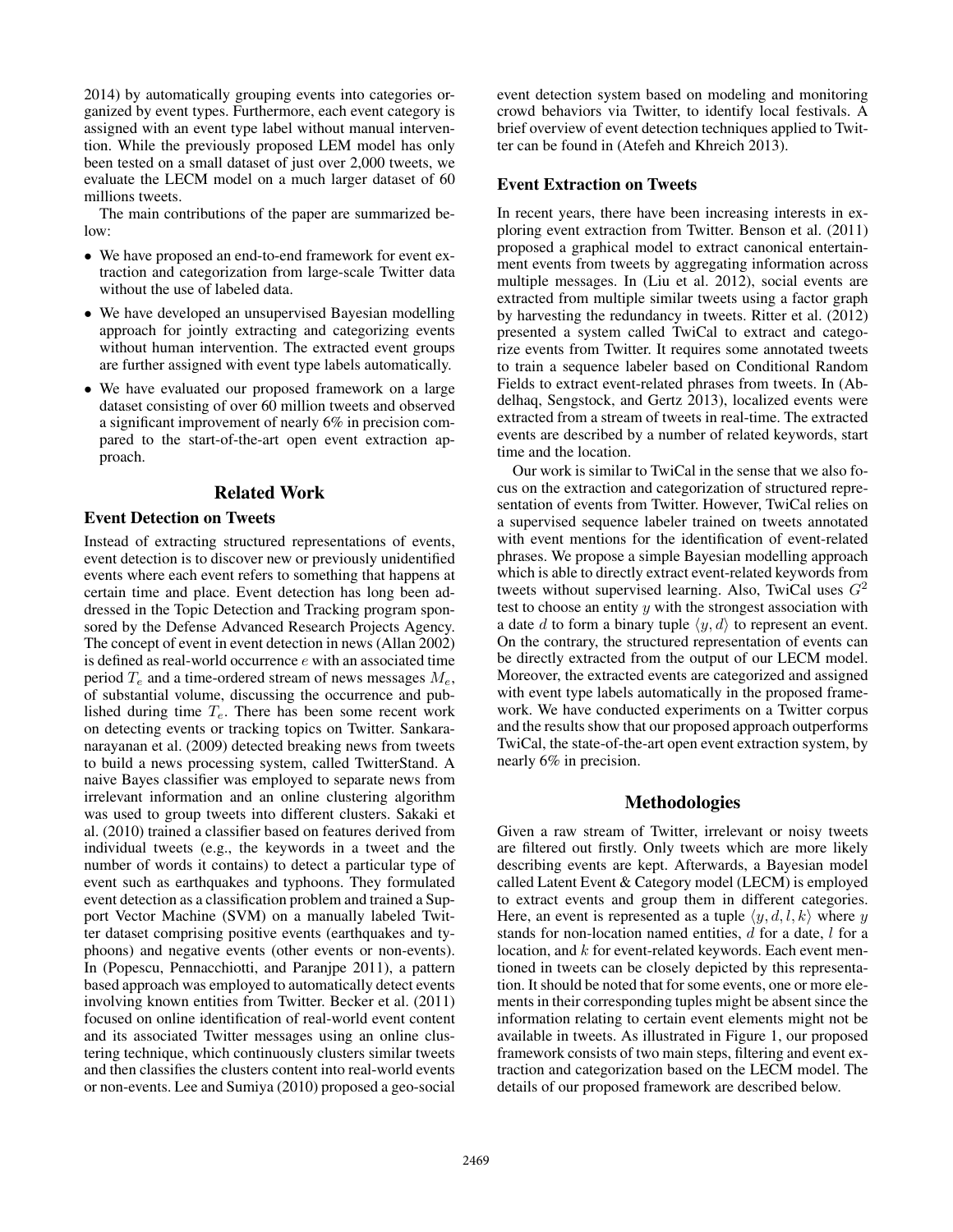| Judy Boby Controller<br>Al Arqued Tar World<br>Lady Gaga @ladygaga<br>Westington, D.<br>tack Obama (like sckChama<br><b>Twitter</b><br>BELIEVE IL 24 YEARS and a STORES SORO NATIO - STUKIONE<br>This account is run by Organizing for Action staff. Tweets from the<br>When POP sucks the tits of ART<br>LOST FOR THE FAILS, you are always there for me and I will always by<br>Bee by you WODELDST, Park |                     |                   |                       |          |                                   |                            |                     |
|-------------------------------------------------------------------------------------------------------------------------------------------------------------------------------------------------------------------------------------------------------------------------------------------------------------------------------------------------------------------------------------------------------------|---------------------|-------------------|-----------------------|----------|-----------------------------------|----------------------------|---------------------|
| Event Extraction & Categorization                                                                                                                                                                                                                                                                                                                                                                           |                     |                   |                       |          |                                   |                            |                     |
|                                                                                                                                                                                                                                                                                                                                                                                                             | Filtering           |                   | Pre-processing        |          |                                   |                            |                     |
| Keyword-                                                                                                                                                                                                                                                                                                                                                                                                    |                     | <b>POS</b>        | Stemming<br>Entity to |          | <b>Latent Event</b><br>& Category |                            | Post-<br>processing |
| based                                                                                                                                                                                                                                                                                                                                                                                                       |                     | tagging           |                       |          |                                   |                            |                     |
| Classifier-                                                                                                                                                                                                                                                                                                                                                                                                 |                     | Temporal          | semantic class        |          | Model                             |                            |                     |
| based                                                                                                                                                                                                                                                                                                                                                                                                       |                     | resolution        | mapping               |          |                                   |                            |                     |
|                                                                                                                                                                                                                                                                                                                                                                                                             |                     |                   |                       |          |                                   |                            |                     |
| <b>Extracted Events by Categories</b>                                                                                                                                                                                                                                                                                                                                                                       |                     |                   |                       |          |                                   |                            |                     |
| Type                                                                                                                                                                                                                                                                                                                                                                                                        | <b>Named Entity</b> |                   | Time                  |          | Location                          | Key words                  |                     |
| Music                                                                                                                                                                                                                                                                                                                                                                                                       | John Lennon         |                   | 2010-12-09            |          |                                   | song, celebrate,<br>dead   |                     |
| Political                                                                                                                                                                                                                                                                                                                                                                                                   | <b>Barack Obama</b> |                   | 2010-12-10            |          | White<br>House                    | statement, award,<br>prize |                     |
| Law                                                                                                                                                                                                                                                                                                                                                                                                         |                     | <b>John David</b> | 2010-12-16            | Oklahoma |                                   | execute, murder,<br>punish |                     |
| .                                                                                                                                                                                                                                                                                                                                                                                                           |                     |                   |                       |          |                                   |                            |                     |

Figure 1: The proposed framework for exploring event from **Twitter** 

#### Tweet Filtering

Two approaches have been explored for filtering tweets. The first approach is through lexicon matching. We first build a lexicon which contains keywords extracted from news articles published around the same period as tweets. We then only keep the tweets containing words that can be found in the lexicon.

Apart from the keyword-based approach, we have investigated another approach which casts tweet filtering as a binary classification problem. Given a set of tweets  $M =$  $(m_1, ..., m_k)$ , the classifier outputs a class label  $C \in \{$  event, non-event}. The non-event tweets are removed at this stage. To build a good classifier, it is crucial to design a proper feature set. Considering that the number of event-related tweets is significantly less than non-event-related tweets, we propose to construct a feature set in the following way.

- *Binary word features*. We select words occurred more frequently in event-related tweets but rarely in non-event tweets as highly class-indicative features to build our feature set. The importance score of a word is defined as  $TFP/TFN$ , where  $TFP$  is the term frequency in the event-related tweets while  $TFN$  is the term frequency in non-event tweets. We sort the words by their importance scores and only select the top  $n$  words to construct binary features (presence of the word or not). In the experiments discussed in the paper,  $n$  is set to 100 empirically.
- *Other event-related features*. We notice that tweets containing information related to authoritative news agencies such as CNN or BBC and some phrases such as "breaking news" most likely describe real-world events. As such, we also include binary features indicating the presence of news agencies and some manually selected indicative phrases. Furthermore, we add other binary features (Sriram et al. 2010) which consist of time-related phrases, opinionated words, currency and percentage signs, URLs, reply to other users such as "@username", etc.
- *Event elements*. As an event is described as "something that happens at a given place and time", the presence of

named entity, location, and time information could be potentially useful to determine the occurrence of an event in text. Hence, they are also used as features to train a binary classifier.

#### Event Extraction and Categorization

Events in the framework are represented as a 4-tuple  $\langle y, d, l, k \rangle$ , where y stands for non-location named entities, d for a date, l for a location, and k for event-related keywords. The event extraction and categorization component follows three steps as illustrated in Figure 1: pre-processing, event extraction and categorization using the proposed LECM model, post-processing. The details of each step are presented below.

Pre-processing Tweets are pre-processed by time expression resolution, named entity recognition, part-of-speech (POS) tagging and stemming, and finally the mapping of named entities to semantic concepts.

As Twitter users might represent the same date in various forms, SUTime<sup>1</sup> (Chang and Manning 2012) is employed to resolve the ambiguity of time expressions. For example, temporal expressions such as "tomorrow" and "last Friday" are mapped to a specific date based on the tweet's publish date. Named entity recognition (NER) is a crucial step since the results would directly impact the final extracted 4-tuple  $\langle y, d, l, k \rangle$ . It is not easy to accurately identify named entities in the Twitter data since tweets contain a lot of misspellings and abbreviations. A named entity tagger trained specifically on the Twitter data<sup>2</sup> (Ritter et al. 2011) is used to directly extract named entities from tweets. A POS tagger<sup>3</sup> trained on tweets (Gimpel et al. 2011) is used to perform POS tagging on the tweets and apart from the previously recognised named entities, only words tagged with nouns, verbs or adjectives are kept. These remaining words are subsequently stemmed and word occurred less than 3 times are filtered. We use the API provided by Freebase $4$  to map named entities to semantic classes. This is to provide a certain level of abstraction of named entities. For example, "Celine Dion" and "Justin Bieber" could be mapped to the "music" class. For named entities with more than one semantic class, we simply chose the one with the highest relevance score.

Latent Event & Category Model To extract events in tweets and group events into categories, an unsupervised latent variable model, called Latent Event & Category Model (LECM), is proposed to extract and cluster event instances. It is assumed that in the model, each tweet message  $m \in$  $\{1..M\}$  is assigned to one event instance e, while e is modeled as a joint distribution over the named entities  $y$ , the date/time  $d$  when the event occurred, the location  $l$  where the event occurred and the event-related keywords  $k$ . This assumption essentially encourages events that involve the same named entities, occur at the same time and in the same location and have the same keywords to be assigned with the

<sup>1</sup> http://nlp.stanford.edu/software/sutime.shtml

<sup>&</sup>lt;sup>2</sup>http://github.com/aritter/twitter-nlp

<sup>3</sup> http://www.ark.cs.cmu.edu/TweetNLP

<sup>4</sup> http://www.freebase.com/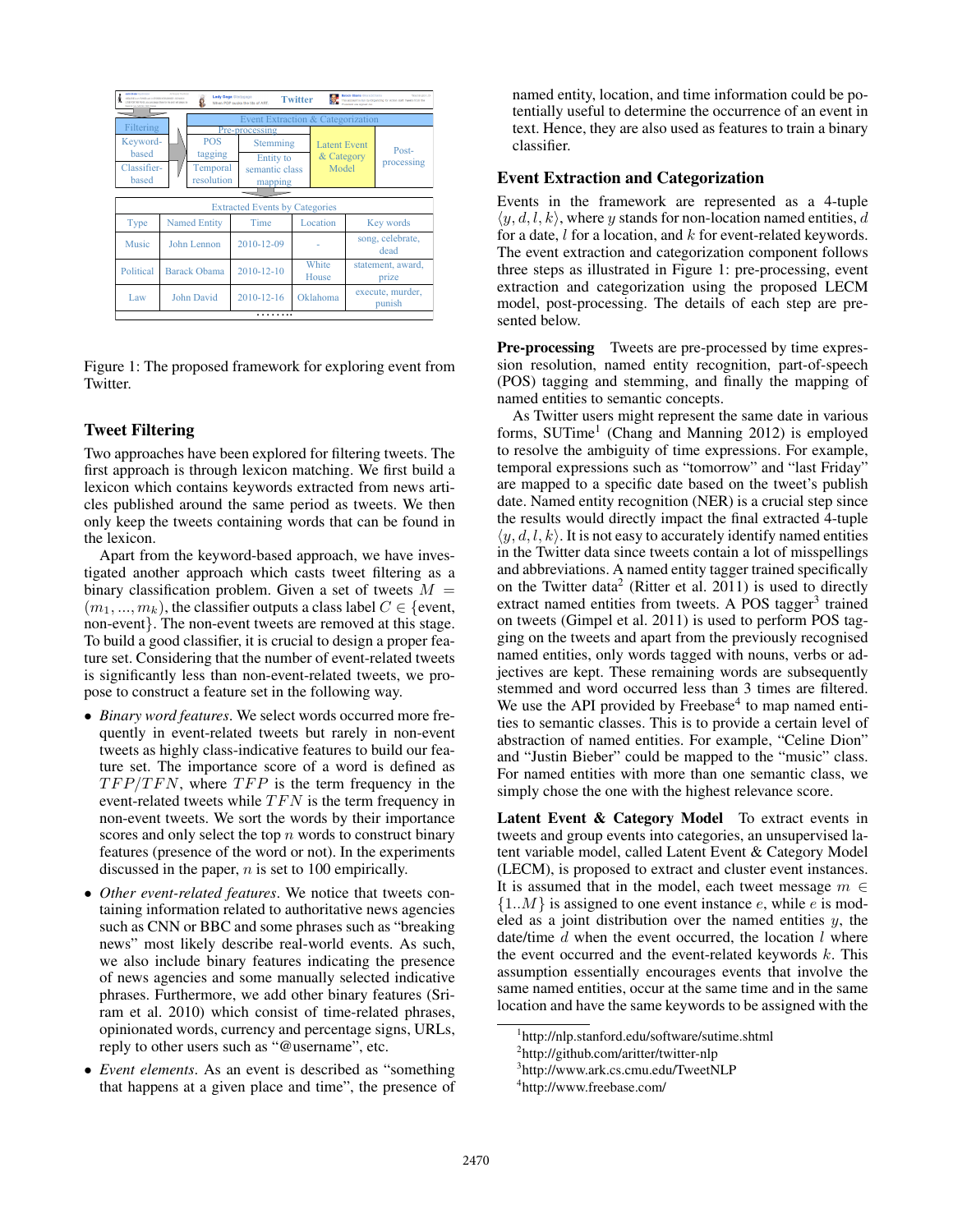same event. As the event distribution is shared across social media posts with the same named entities, dates, locations and keywords, it essentially preserve the ambiguity that for example, events comprising the same date and location may or may not belong to the same event. It is also assumed that each event  $e$  is assigned to one event type  $t$ , while  $t$  is modeled as a joint distribution over the semantic classes  $y'$  to which the named entities are mapped and the event-related keywords  $k$ . This assumption essentially encourages events that involve the same semantic class and have similar keyword to be categorized into the same event type. The graphical model of LECM is shown in Figure 2.



Figure 2: LECM: a latent variable model for event extraction and categorization.

The generative process of LECM is shown below.

- Draw the event distribution  $\pi_e \sim$  Dirichlet( $\alpha$ ).
- Draw the event type distribution  $v \sim$  Dirichlet( $\tau$ ).
- For each event  $e \in \{1..E\}$ , draw multinomial distributions  $\theta_e \sim$  Dirichlet $(\beta), \varphi_e \sim$  Dirichlet $(\gamma), \psi_e \sim$ Dirichlet( $\eta$ ),  $\omega_e \sim$  Dirichlet( $\lambda$ ).
- For each event type  $t \in \{1..C\}$ , draw multinomial distributions  $\epsilon_t \sim$  Dirichlet( $\rho$ ),  $\zeta_t \sim$  Dirichlet( $\delta$ ).
- For each tweet w
	- Choose an event e ∼ Multinomial(π),
	- $-$  For each named entity occur in tweet  $m$ , choose a named entity  $y \sim \text{Multinomial}(\boldsymbol{\theta}_e)$ ,
	- For each date occur in tweet m, choose a date  $d \sim$ Multinomial $(\varphi_e)$ ,
	- $-$  For each location occur in tweet m, choose a location  $l \sim$  Multinomial $(\psi_e)$ ,
	- For other word positions, choose a word  $k \sim$ Multinomial $(\omega_e)$ .
- For each event e
	- Choose an event type  $t$  ∼ Multinomial $(v)$ ,
	- $-$  For each named entity occur in event  $e$ , choose a semantic class  $y' \sim$  Multinomial $(\epsilon_t)$ ,
	- For each keyword in event e, choose a keyword  $k' \sim$ Multinomial $(\boldsymbol{\zeta}_t)$ .

Parameter Estimation We use Collapsed Gibbs Sampling (Griffiths and Steyvers 2004) to infer the parameters of the model and the latent class assignments for events and categories, given observed data  $D$  and the total likelihood. Gibbs sampling allows us repeatedly sample from a Markov chain whose stationary distribution is the posterior of  $e_m, t_e$ 

from the distribution over that variable given the current values of all other variables and the data. Such samples can be used to empirically estimate the target distribution.

Letting the subscript  $-m$  denote a quantity that excludes data from mth tweet, the conditional posterior for  $e_m$  is:

$$
\label{eq:1} \begin{split} &P(e_{m}=e|\mathbf{e}_{-m},\mathbf{y},\mathbf{d},\mathbf{l},\mathbf{k},\Lambda)\propto\frac{n_{e}^{-m}+\alpha}{M+E\alpha}\times\\ &\prod_{y=1}^{Y}\frac{\prod_{b=1}^{n_{e,y}^{(m)}}(n_{e,y}-b+\beta)}{\prod_{b=1}^{n_{e}^{(m)}}(n_{e}-b+Y\beta)}\times\prod_{d=1}^{D}\frac{\prod_{b=1}^{n_{e,d}^{(m)}}(n_{e,d}-b+\gamma)}{\prod_{b=1}^{n_{e}^{(m)}}(n_{e}-b+D\gamma)}\\ &\times\prod_{l=1}^{L}\frac{\prod_{b=1}^{n_{e,l}^{(m)}}(n_{e,l}-b+\eta)}{\prod_{b=1}^{n_{e}^{(m)}}(n_{e}-b+L\eta)}\times\prod_{k=1}^{V}\frac{\prod_{b=1}^{n_{e,k}^{(m)}}(n_{e,k}-b+\lambda)}{\prod_{b=1}^{n_{e}^{(m)}}(n_{e}-b+V\lambda)} \end{split}
$$

where  $n_e$  is the number of tweets that have been assigned to the event  $e$ ; M is the total number of tweets,  $n_{e,y}$  is the number of times named entity  $y$  has been associated with event  $e; n_{e,d}$  is the number of times dates d has been associated with event  $e$ ;  $n_{e,l}$  is the number of times locations l has been assigned with event  $e$ ;  $n_{e,k}$  is the number of times keyword  $k$  has associated with event  $e$ , counts with  $(m)$  notation denote the counts relating to tweet m only.  $Y, D, L, V$  are the total numbers of distinct named entities, dates, locations, and words appeared in the whole Twitter corpus respectively. E is the total number of events which needs to be set.

Letting the subscript  $-e$  denote a quantity that excludes data from eth event, the conditional posterior for  $t_e$  is:

$$
\begin{aligned} &P(t_e=t|\mathbf{t}_{-e},\mathbf{y}',\mathbf{k}',\Lambda)\propto\frac{\tau+n_t^{-e}}{E+C\tau}\\ &\times\prod_{\tilde{y}\in Y_e}\frac{\rho+n_{t,\tilde{y}}^{-e}}{\sum_{y'=1}^S n_{t,y'}^{-e}+S\rho}\times\prod_{\tilde{k}\in K_e}\frac{\delta+n_{t,\tilde{k}}^{-e}}{\sum_{k'=1}^V n_{t,k'}^{-e}+V\delta} \end{aligned}
$$

where C is the number of the event types,  $Y_e$  is the set of  $y'$  belonging to e,  $n_{t,y'}$  is the times of non-location entity' semantic class  $y'$  being assigned with event type  $t$ ,  $K_e$  is the set of  $k'$  belonging to  $e$ ,  $n_{t,k'}$  is the times of the keyword  $k'$  being assigned with event type  $t$  and  $S$  is the total number of distinct non-location named entities' semantic classes appeared in the whole Twitter corpus respectively.

**Post-processing** To improve the precision of event extraction, we remove the least confident event element from the 4-tuple using the following rules.

- If  $N$ (element)  $< n_1$ , the element will be removed from the extracted results. Here,  $N$ (element) is the number of occurrence of the element in the tweets with event e.
- If  $N$ (element) >  $m/n_2$ , the element will be kept. Here,  $m$  is the number of tweets with event  $e$ .

Here,  $n_1, n_2$  are the thresholds to be set to 7 and 5 empirically.

Our model automatically groups events into different event clusters. For each event cluster, the most prominent semantic class obtained based on the event entities in the cluster is employed as the event type of the event cluster.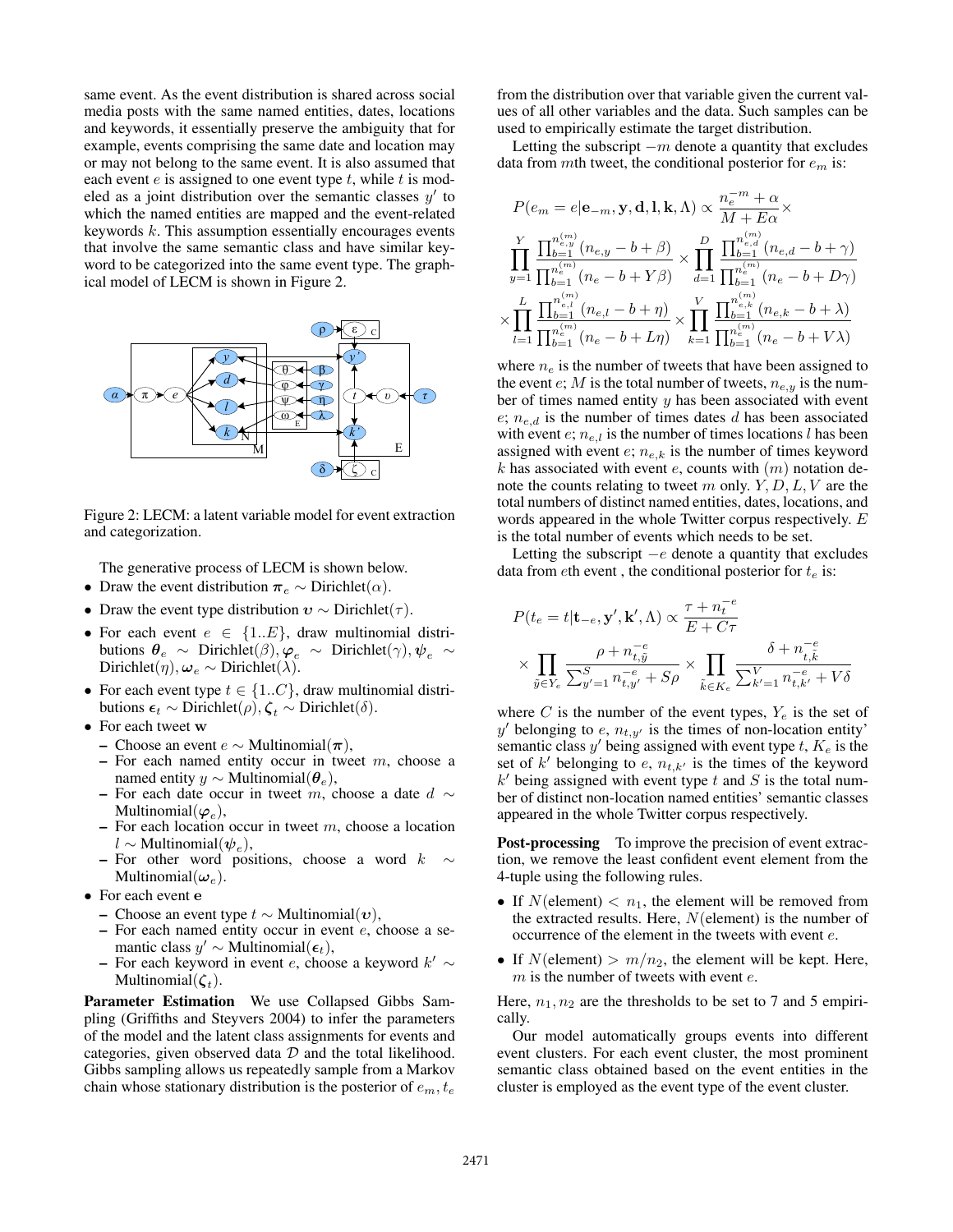Table 1: Statistics of the datasets used in the experiments.

| Dataset | Property                  | Value                                       |  |  |
|---------|---------------------------|---------------------------------------------|--|--|
|         | Source                    | Manually annotated                          |  |  |
|         | #Event-related tweets     | 2,891                                       |  |  |
|         | #Non-event-related tweets | 26,000                                      |  |  |
| П       | Source                    | <b>Twitter Streaming API</b>                |  |  |
|         | #Tweets                   | 60,000,000                                  |  |  |
|         | Time-Range                | $2010 - 12 - 01 \rightarrow 2010 - 12 - 31$ |  |  |

# **Experiments**

In this section, we firstly describe the datasets used in our experiments. We then present the steps taken to evaluate our system and introduce the baseline system for comparison. Finally, we present the experimental results.

#### Setup

We built two datasets from tweets collected in the month of December in 2010. Dataset I contains manually annotated event-related or not related tweets for the training of a binary classifier in the filtering step. Tweets are annotated as eventrelated if relevant news articles can be found in the oneweek window before and after the tweets' publication dates. We argue that this is a reasonable choice since newsworthy events would be more interesting than others. Dataset  $II<sup>5</sup>$  contains 60 millions unlabelled tweets which are used to evaluate the proposed framework. Table 1 reports the statistics of these two datasets.

The evaluation is conducted in three aspects: filtering, extraction and categorization. For tweet filtering, as most tweets in Dataset I and II are not event-related, we only report the performance of classifying event-related tweets. Precision is defined as the proportion of the correctly identified event-related tweets out of the system returned eventrelated tweets. Recall is defined as the proportion of correctly identified true event-related tweets.

For the evaluation of event extraction results, since it is almost impossible to know exactly how many true events in Dataset II due to the large volume of tweets it contains, we only report the precision of our event extraction results. For the 4-tuple  $\langle y, d, l, k \rangle$ , the precision value is calculated based on the following criteria:

- 1. Do the entity  $y$ , location l and date d that we have extracted refer to the same event?
- 2. Are the keywords  $k$  in accord with the event that other extracted elements  $y, l, d$  refer to and are they informative enough to tell us what happened?

The baseline we chose is TwiCal (Ritter et al. 2012), the state-of-the-art open event extraction system on tweets. The events extracted in the baseline are represented as a 3-tuple  $\langle y, d, k \rangle$ , where y stands for a non-location named entity, d for a date and  $k$  for an event phrase. We re-implemented the whole system and evaluate the performance of the baseline on the correctness of the exacted three elements only excluding the location element.

Table 2: Tweet filtering results of classifying event-related tweets on Dataset I.

| Method        | Precision $(\% )$ | Recall $(\%)$ | F-measure $(\% )$ |
|---------------|-------------------|---------------|-------------------|
| Keyword-based | 73.03             | 25.73         | 38.05             |
| SVM-based     | 81.65             | 11 22         | 19.73             |

Table 3: Comparison of the performance of event extraction on Dataset II.

| Method                 | Precision |
|------------------------|-----------|
| Without Filtering      | 28.33%    |
| With Filtering         | 70.49%    |
| TwiCal                 | 64.28%    |
| the Proposed Framework | 70.49%    |

The performance of event categorization is difficult to evaluate due to the significantly large number of tweets involved in our experiments. As such, we only present some event categorization examples to illustrate the feasibility of our proposed framework.

#### Experimental Results

Tweet Filtering As previously discussed, we have explored both keyword-based and classifier-based approaches for tweet filtering. For classifier-based approach, we use Weka (Hall et al. 2009) to train an SVM with default parameters on Dataset I and perform 3-fold cross validation. The results are shown in Table 2.

Since most tweets in Dataset I are not event-related, it makes sense to only report the results on the event-related class. The performance obtained here is comparable to the state-of-the-art results on tweet classification (Sriram et al. 2010). It can be observed that the SVM-based approach achieves higher precision but with much lower recall rate. It might be attributed to the highly imbalanced training data in Dataset I where only about 10% tweets are event-related. We also tested both keyword-based and SVM-based approaches on Dataset II. Due to the large size of Dataset II, it is impossible to find out the actual performance of both approaches. We instead randomly selected 1,000 tweets identified as event-related by each approach and manually checked the accuracy. We found that the keyword-based approach gives higher precision compared to the SVM-based approach. As such, we chose to use the keyword-based approach for tweet filtering in all the subsequent experiments.

Table 4: Examples of the extracted events using the framework with or without filtering.

| Entity                             | Keywords                  |  |  |
|------------------------------------|---------------------------|--|--|
| Extracted events without filtering |                           |  |  |
| <b>Harry Potter</b>                | like, watch, movie        |  |  |
| God                                | thank, wish, love         |  |  |
| Lady Gaga                          | star, nightlife, blog     |  |  |
| Justin Bieber                      | club, music, photo        |  |  |
| Extracted events with filtering    |                           |  |  |
| Windows Phone                      | os, release, mango        |  |  |
| Philadelphia Eagles, Ubalo Jimenez | sign, championship, sense |  |  |
| Amy winehouse                      | death, RIP, sad           |  |  |

<sup>5</sup> http://cse.seu.edu.cn/people/zhoudeyu/AAAI2015-data.zip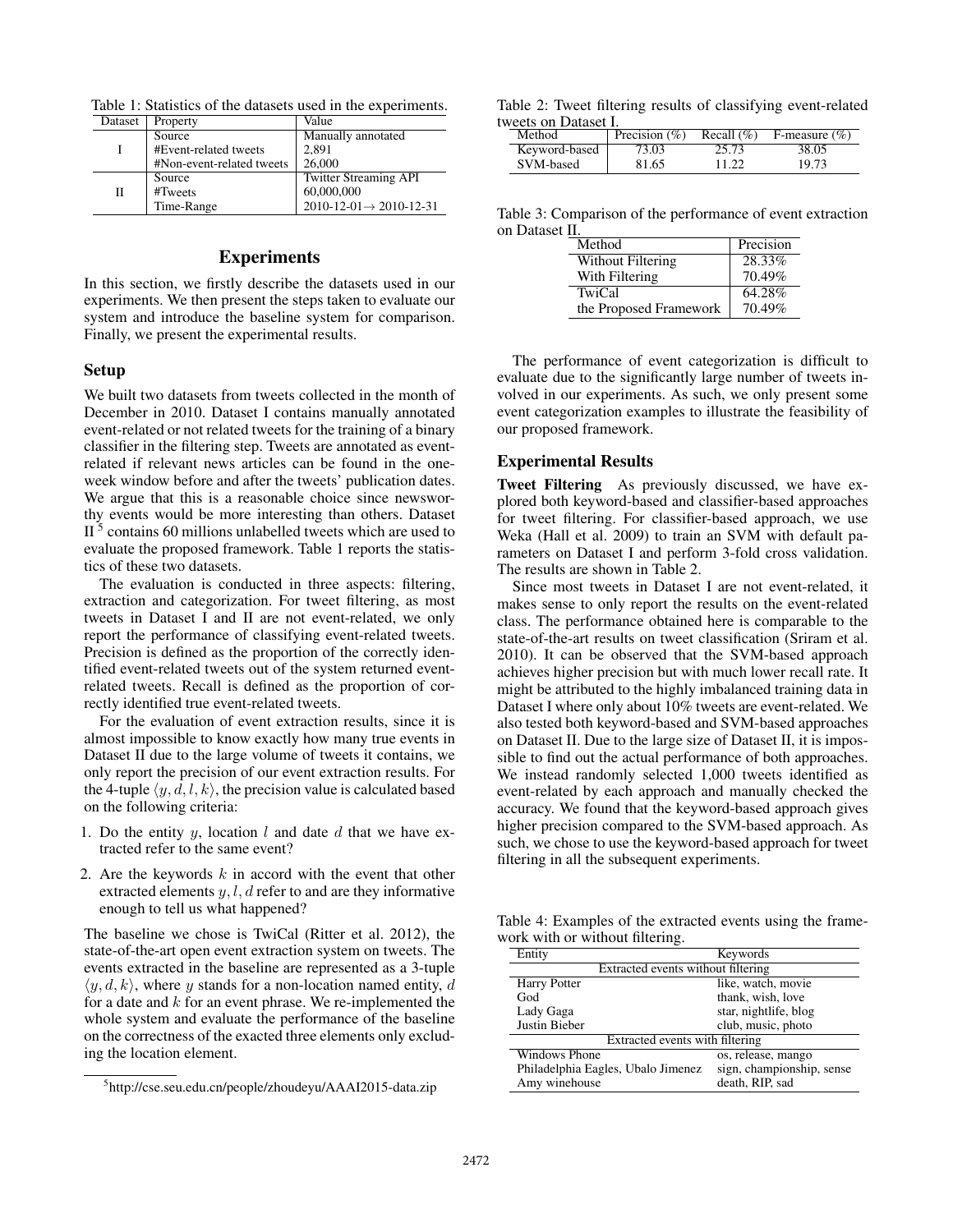| Event Type      | Event                             |                    |            |                             |  |  |
|-----------------|-----------------------------------|--------------------|------------|-----------------------------|--|--|
|                 | Entity                            | Location           | Date       | Keywords                    |  |  |
|                 | <b>Barack Obama</b>               | <b>White House</b> | 2010-12-09 | interview, economy, focus   |  |  |
| Goverment       | Senate                            |                    | 2010-12-01 | block, legislation, repeal  |  |  |
|                 | Obama                             | Oslo.              | 2010-12-10 | statement, award, prize     |  |  |
|                 | Dmitry Medvedev, President Obama  | Russia             | 2010-12-23 | congratulate, laud, treaty  |  |  |
|                 | <b>Justin Bieber</b>              |                    | 2010-12-23 | song, leak, new             |  |  |
| Music           | Lady Gaga                         | Germany            | 2010-12-03 | song, steal, investigate    |  |  |
|                 | John Lennon                       |                    | 2010-12-09 | song, celebrate, dead       |  |  |
|                 | <b>Adrian Gonzalez</b>            |                    | 2010-12-04 | trade, talk, espn           |  |  |
|                 | LeBron James                      |                    | 2010-12-08 | score, point, win           |  |  |
| <b>Sports</b>   | Mike Brown, ESPN                  |                    | 2010-12-24 | coach,join,analyst          |  |  |
|                 | Diana Taurasi, Phoenix Mercury    |                    | 2010-12-24 | positive, ban, test         |  |  |
|                 | Microsoft                         | Washington         | 2010-12-05 | co-founder, give, million   |  |  |
| <b>Business</b> | <b>Microsoft</b>                  | Germany            | 2010-12-28 | deny, kinect, quadruple     |  |  |
|                 | Microsoft, Internet Explorer      |                    | 2010-12-24 | warn , vulnerability, blast |  |  |
|                 | Google                            |                    | 2010-12-24 | track, santa                |  |  |
|                 | Google                            |                    | 2010-12-07 | give, nexus, s              |  |  |
|                 | <b>High Court</b>                 | ٠                  | 2010-12-10 | verdict, gay, change        |  |  |
| Law             | Supreme Court                     |                    | 2010-12-07 | law, case, hear             |  |  |
|                 | Supreme Court                     |                    | 2010-12-06 | hear, law, punish           |  |  |
|                 | John David                        | Oklahoma           | 2010-12-16 | execute, murder, punish     |  |  |
| TV              | Ryan Reynolds, Scarlett Johansson | LA                 | 2010-12-24 | divorce, file, official     |  |  |
|                 | Kathy Griffin, Chelsea Handler    |                    | 2010-12-08 | fire bully accusation       |  |  |
|                 | <b>Shelley Malil</b>              |                    | 2010-12-16 | sentence, life, prison      |  |  |

Table 5: Examples of event categorization results. The event type labels are automatic assigned using the most frequent semantic class for each event type.

Event Extraction After the filtering step, we are left with less than 250,000 tweets in Dataset II. These tweets are fed into LECM for event extraction and categorization. The event extraction precisions on Dataset II are presented in Table 3. In our experiments, the number of events is set to 400 which was chosen using the perplexity measure on the 10% held-out set from Dataset II. It can be observed that the filtering step is really crucial to event extraction. By filtering out non-event-related tweets, the precision of our event extraction component increases dramatically from 28.33% to 70.49%. When compared against the baseline approach, TwiCal, it can be observed from Table 3 that our proposed framework significantly outperforms the baseline with nearly 6% improvement on precision. One possible reason is that in a large scale Twitter data such as Dataset II, tweets with temporal keywords are rare and many eventrelated tweets have no date information. As such, TwiCal which relies on the association between named entities and dates for event extraction fails to handle tweets with no date information. On the contrary, our proposed model is flexible and allows date information to be missed in event tweets. Also, TwiCal assumes that one event has only one named entity, which is not true in some cases. For example, in the tweet "Russian President Dmitry Medvedev on Thursday congratulated President Barack Obama on the Senate's approval of a new nuclear arms control treaty between the countries", both "Dmitry Medvedev" and "Barack Obama" are involved. Our proposed approach does not impose such a constraint.

To further understand the effect of our filtering step, examples of the events extracted using our proposed framework with and without filtering are presented in Table 4. It can be observed that without filtering, some extracted events are not really newsworthy events although they also contain named entities and meaningful keywords. For example, there are many tweets talking about watching the movie "Harry Potter". But these tweets are not relating to newsworthy events.

Event Categorization The event extraction and categorization component automatically clusters events into different event types. We empirically set the number of event types to 25 in the LECM model. Some example event categorization results are presented in Table 5. It can be observed from the example results that our event categorization component does group similar events together. Moreover, the event type label assigned to each cluster is quite meaningful.

# Conclusions and Future Work

In this paper, we have proposed an unsupervised framework to explore events from tweets. A pipeline process consists of filtering, extraction and categorization is introduced. All the steps here are fully unsupervised, which makes our proposed framework specifically plausible for analyzing events in the large-scale social stream data. The proposed framework has been evaluated on a large Twitter data consisting of 60 million tweets and has achieved a precision of 70.49%, comfortably outperforming a baseline by 6%. A possible future direction is to build a unified framework for filtering and event extraction and categorization simultaneously in order to reduce the error propagated in the pipeline process.